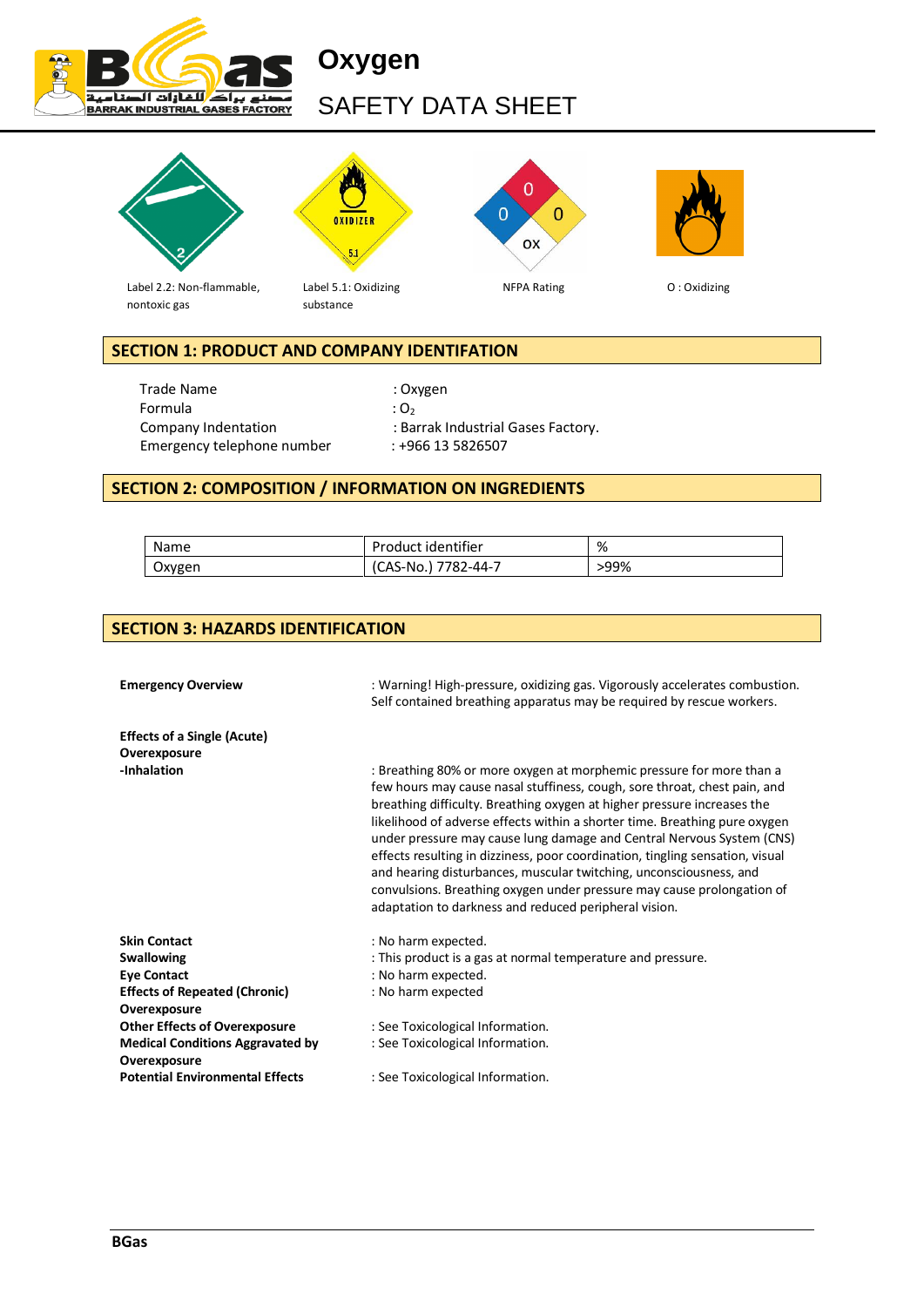

SAFETY DATA SHEET

**Oxygen**

## **SECTION 4: FIRST AID MEASURES**

| <b>Inhalation</b>         | : Immediately remove to fresh air. If not breathing, give artificial respiration.<br>Keep victim warm and at rest. Call a physician. Advise the physician that the<br>victim has been exposed to a high concentration of oxygen. |
|---------------------------|----------------------------------------------------------------------------------------------------------------------------------------------------------------------------------------------------------------------------------|
| <b>Skin contact</b>       | : Wash with soap and water; seek medical attention if discomfort persists.                                                                                                                                                       |
| <b>Swallowing</b>         | : This product is a gas at normal temperature and pressure.                                                                                                                                                                      |
| <b>Eye Contact</b>        | : Flush eyes thoroughly with warm water. Hold the eyelids open and away<br>from the eyeballs to ensure that all surfaces are flushed thoroughly. If<br>discomfort persists, seek medical attention.                              |
| <b>Notes to Physician</b> | : Supportive treatment should include immediate sedation, anticonvulsive<br>therapy if needed, and rest. Victim may not be aware of asphyxiation.                                                                                |

| <b>SECTION 5: FIRE FIGHTING MEASURES</b> |  |
|------------------------------------------|--|
|                                          |  |

| <b>Flammable class</b><br><b>Extinguishing media</b>     | : Oxidizing agent; vigorously accelerates combustion. Contact with<br>flammable materials may cause fire or explosion.<br>: All known extinguishants can be used.                                                                                                                          |
|----------------------------------------------------------|--------------------------------------------------------------------------------------------------------------------------------------------------------------------------------------------------------------------------------------------------------------------------------------------|
| - Suitable extinguishing media                           |                                                                                                                                                                                                                                                                                            |
| <b>Hazardous combustion products</b>                     | : None.                                                                                                                                                                                                                                                                                    |
| Specific physical and chemical                           | : Heat of fire can build pressure in cylinder and cause it to rupture. No part                                                                                                                                                                                                             |
| hazards                                                  | of cylinder should be subjected to a temperature higher than $52^{\circ}C(125^{\circ}F)$ .<br>Smoking, flames, and electric sparks in the presence of enriched oxygen<br>atmospheres are potential explosion hazards                                                                       |
| <b>Specific methods</b>                                  | : If possible, stop flow of product. Evacuate all personnel from danger area.<br>Immediately deluge cylinders with water from maximum distance until<br>cool; then move them away from fire area if without risk. Self-contained<br>breathing apparatus may be required by rescue workers. |
| Protective equipment and precautions<br>for firefighters | : Firefighters should wear personal protective equipment and fire-fighting<br>turnout gear as appropriate for surrounding fire.                                                                                                                                                            |

#### **SECTION 6: ACCIDENTAL RELEASE MEASURES**

| <b>Personal precautions</b>      | : Evacuate area, oxidizing gas. Wear self-contained breathing apparatus<br>when entering area unless atmosphere is proved to be safe. Ensure<br>adequate air ventilation. |
|----------------------------------|---------------------------------------------------------------------------------------------------------------------------------------------------------------------------|
| <b>Environmental precautions</b> | : Try to stop release. Prevent from entering sewers, basements and<br>workpits, or any place where its accumulation can be dangerous.                                     |
| <b>Cleanup methods</b>           | : Ventilate area.                                                                                                                                                         |

## **SECTION 7: HANDLING AND STORAGE**

| truck to move cylinders; do not drag, roll, slide, or drop. Never attempt to<br>lift a cylinder by its cap; the cap is intended solely to protect the valve.<br>Never insert an object (e.g., wrench, screwdriver, pry bar) into cap<br>openings; doing so may damage the valve and cause a leak. Use an<br>adjustable strap wrench to remove over-tight or rusted caps. Open valve<br>slowly. If valve is hard to open, discontinue use and contact to BGas. Close<br>valve after each use; keep closed even when empty. Never apply flame or<br>localized heat directly to any part of the cylinder. High temperatures may<br>damage the cylinder and could cause the pressure relief device to fail<br>prematurely, venting the cylinder contents. |
|-------------------------------------------------------------------------------------------------------------------------------------------------------------------------------------------------------------------------------------------------------------------------------------------------------------------------------------------------------------------------------------------------------------------------------------------------------------------------------------------------------------------------------------------------------------------------------------------------------------------------------------------------------------------------------------------------------------------------------------------------------|
|-------------------------------------------------------------------------------------------------------------------------------------------------------------------------------------------------------------------------------------------------------------------------------------------------------------------------------------------------------------------------------------------------------------------------------------------------------------------------------------------------------------------------------------------------------------------------------------------------------------------------------------------------------------------------------------------------------------------------------------------------------|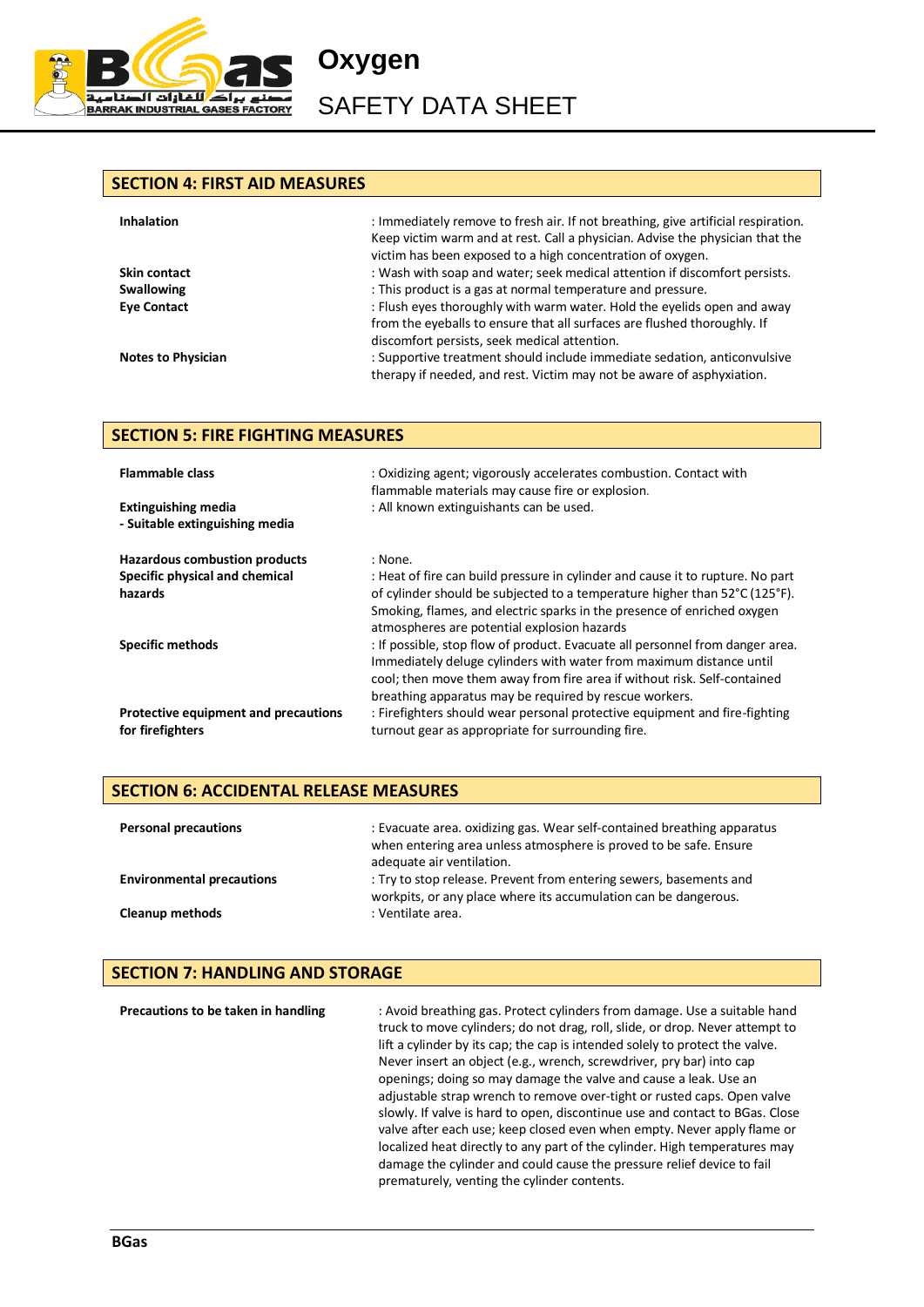

**Oxygen** SAFETY DATA SHEET

### **SECTION 7: HANDLING AND STORAGE (Continued)**

Precautions to be taken in storage : Store and use with adequate ventilation, away from oil, grease, and other hydrocarbons. Separate oxygen cylinders from flammables by at least 20 ft (6.1 m) or use a barricade of noncombustible material. This barricade should be at least 5 ft (1.53 m) high and have a fire resistance rating of at least ½ hour. Firmly secure cylinders upright to keep them from falling or being knocked over. Screw valve protection cap firmly in place by hand. Store only where temperature will not exceed 52°C (125°F). Store full and empty cylinders separately. Use a first-in, first-out inventory system to prevent storing full cylinders cylinders for long periods.

#### **SECTION 8: EXPOSURE CONTROLS / PERSONAL PROTECTION**

| <b>Engineering controls</b>                       | : Use a local exhaust system, if necessary, to prevent oxygen deficiency and                                                                                                                                                                                                                                                                                                                                                                                                                  |
|---------------------------------------------------|-----------------------------------------------------------------------------------------------------------------------------------------------------------------------------------------------------------------------------------------------------------------------------------------------------------------------------------------------------------------------------------------------------------------------------------------------------------------------------------------------|
| Local exhaust                                     | keep hazardous fumes and gases below applicable exposure limits in the<br>worker's breathing zone.                                                                                                                                                                                                                                                                                                                                                                                            |
| <b>Mechanical (General)</b>                       | : General exhaust ventilation may be acceptable if it can maintain an<br>adequate supply of air and keep hazardous fumes and gases below<br>applicable TLVs in the worker's breathing zone.                                                                                                                                                                                                                                                                                                   |
| <b>Special</b>                                    | : None.                                                                                                                                                                                                                                                                                                                                                                                                                                                                                       |
| Other                                             | : None.                                                                                                                                                                                                                                                                                                                                                                                                                                                                                       |
| Personal protective equipment<br>-Skin Protection | : Wear work gloves when handling cylinders; welding gloves for welding.<br>Metatarsal shoes for cylinder handling. As needed for welding, wear hand,<br>head, and body protection to help prevent injury from radiation and sparks.<br>At a minimum, this includes welder's gloves and protective goggles, and<br>may include arm protectors, aprons, hats, shoulder protection, as well as<br>substantial clothing. Regardless of protective equipment, never touch live<br>electrical parts |
| <b>Eye/Face Protection</b>                        | : Wear safety glasses when handling cylinders. For welding, wear goggles<br>with filter lens. Provide protective screens and goggles, if necessary, to<br>protect others.                                                                                                                                                                                                                                                                                                                     |
| <b>Respiratory Protection</b>                     | : None required under normal use. However, air-supplied respirators are<br>required while working in confined spaces with this product. For welding,<br>use air-purifying or air-supplied respirators, as appropriate, where local or<br>general exhaust ventilation is inadequate. Adequate ventilation must keep<br>worker exposure below applicable TLVs for fumes, gases, and other by-<br>products of welding with oxygen.                                                               |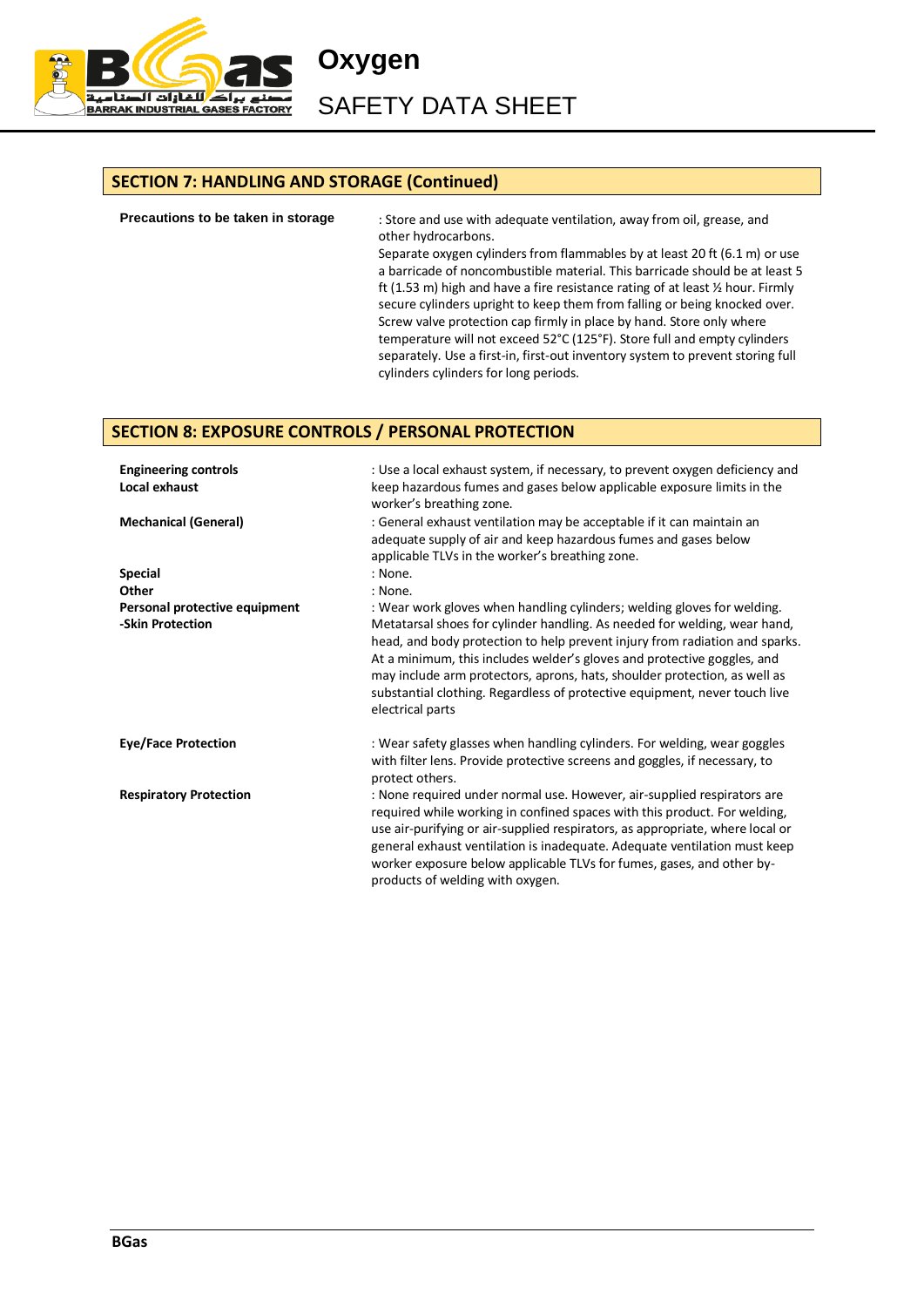

**Oxygen**

SAFETY DATA SHEET

# **SECTION 9: PHYSICAL AND CHEMICAL PROPERTIES**

| Appearance                                                         | Colorless, odorless, tasteless gas at normal temperature and<br>pressure. |
|--------------------------------------------------------------------|---------------------------------------------------------------------------|
| <b>Odor</b>                                                        | None.                                                                     |
| <b>Odor Threshold</b>                                              | Not available.                                                            |
| <b>Physical State</b>                                              | Gas at normal temperature and pressure.                                   |
| pH                                                                 | Not applicable.                                                           |
| <b>Melting Point at 1 atm</b>                                      | $-218.79^{\circ}$ C (-361.82°F)                                           |
| <b>Boiling Point at 1 atm</b>                                      | $-182.98^{\circ}$ C (-297.36°F)                                           |
| <b>Flash Point (test method)</b>                                   | $-52.2^{\circ}$ C ( $-62^{\circ}$ F).                                     |
|                                                                    |                                                                           |
| <b>Evaporation Rate (Butyl Acetate = 1)</b>                        | Not applicable.                                                           |
| <b>Flammability</b>                                                | Not applicable.                                                           |
| Flammable Limits In Air, % by volume                               | Lower: Not applicable. Upper: Not applicable.                             |
| Vapor Pressure at 20°C (68°F)                                      | Not applicable.                                                           |
| Vapor Density at 21.1°C (70°F) and 1<br>atm                        | 0.0827 lb/ft3 (1.325 kg/m3).                                              |
| <b>Specific Gravity</b> (H2O = 1) at boiling<br>point              | 1.141                                                                     |
| Specific Gravity (Air = 1) at $21.1^{\circ}$ C<br>(70°F) and 1 atm | 1.105                                                                     |
| Solubility In Water, vol/vol at 0°C (32°F)<br>and 1 atm            | 0.0489                                                                    |
| <b>Partition Coefficient: n-octanol/water</b>                      | Not available.                                                            |
| <b>Autoignition Temperature</b>                                    | Not applicable.                                                           |
| <b>Decomposition Temperature</b>                                   | Not available.                                                            |
| <b>Percent Volatiles By Volume</b>                                 | 100                                                                       |
| Molecular Weight                                                   | 31.9988                                                                   |
| <b>Molecular Formula</b>                                           | <b>O2</b>                                                                 |

## **SECTION 10: STABILITY AND REACTIVITY**

| <b>Chemical Stability</b><br><b>Conditions to Avoid</b><br><b>Incompatible Materials</b> | : Stable<br>: None known.<br>: Combustible materials, asphalt, flammable materials, especially oils and<br>greases. Oxygen reacts with many materials. |
|------------------------------------------------------------------------------------------|--------------------------------------------------------------------------------------------------------------------------------------------------------|
| <b>Hazardous Decomposition Products</b>                                                  | : None known.                                                                                                                                          |
| <b>Possible Of Hazardous Reactions</b>                                                   | : Will Not Occur                                                                                                                                       |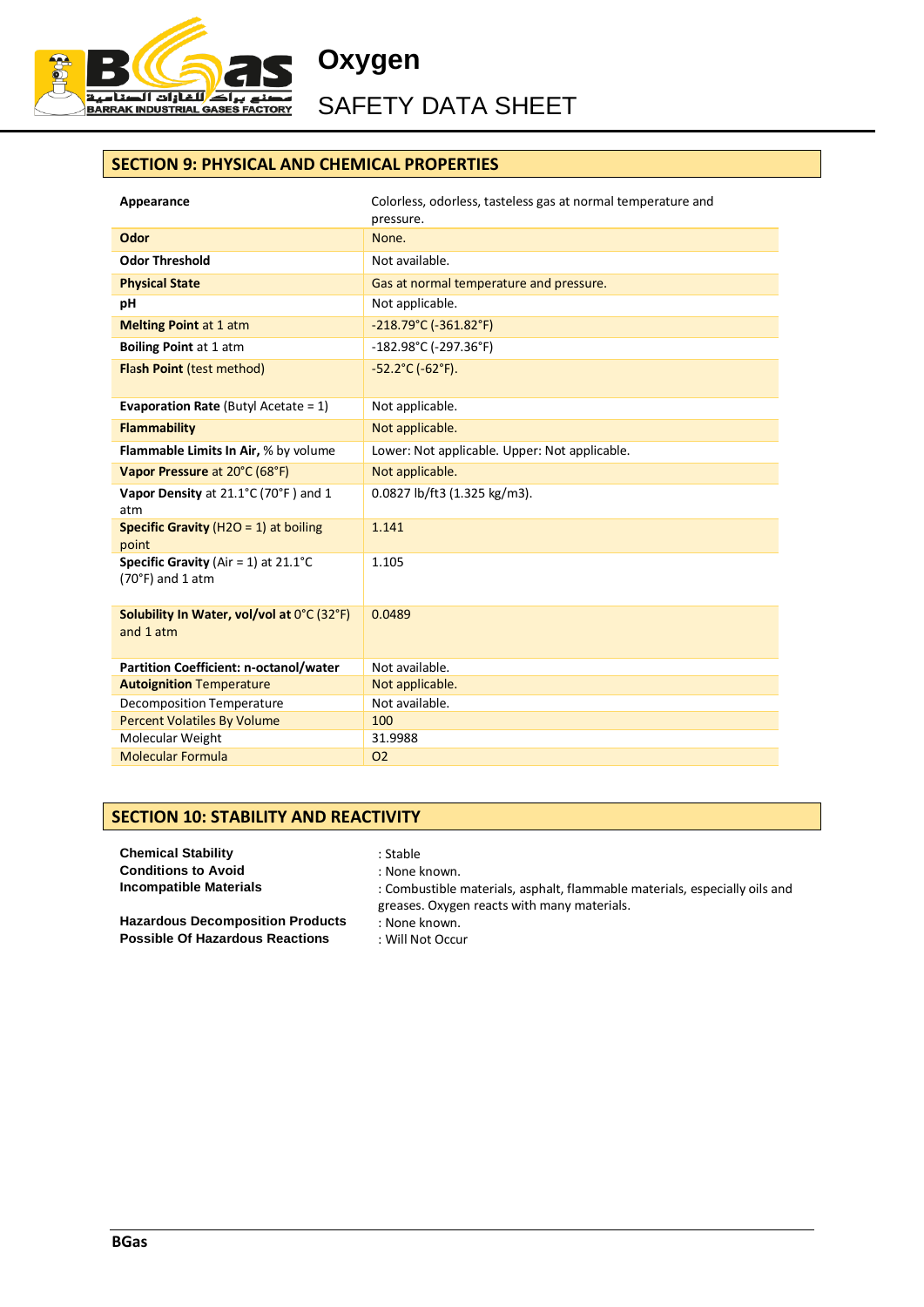

SAFETY DATA SHEET

**Oxygen**

# **SECTION 11: TOXICOLOGICAL INFORMATION**

| <b>Acute Dose Effect</b> | : At atmospheric concentration and pressure, oxygen poses no toxicity<br>hazards. At high concentrations, newborn premature infants may suffer<br>delayed retinal damage (retrolental fibroplasia) that can progress to retinal<br>detachment and blindness. Retinal damage may<br>also occur in adults exposed to 100% oxygen for extended periods (24 to 48<br>hours) or at pressures exceeding atmospheric pressure, particularly in<br>individuals whose retinal circulation has been previously compromised. All<br>individuals exposed for long periods to oxygen at high pressure and all who<br>exhibit overt oxygen toxicity should have ophthalmologic examinations. At<br>two or more atmospheres, CNS toxicity occurs. Symptoms include nausea,<br>vomiting,<br>dizziness or vertigo, muscle twitching, vision changes, and loss of<br>consciousness and generalized seizures. At three atmospheres, CNS toxicity<br>occurs in less than two hours; at six atmospheres, in only a few minutes.<br>Patients with chronic obstructive pulmonary disease retain carbon dioxide<br>abnormally. If oxygen is administered, raising their blood-oxygen<br>concentration, their breathing becomes depressed, and retained carbon<br>dioxide rises to a dangerous level.<br>Airway obstruction during high oxygen tension may cause alveolar collapse<br>following absorption of the oxygen. Similarly, occlusion of the eustachian<br>tubes may cause retraction of the eardrum, and obstruction of the |
|--------------------------|--------------------------------------------------------------------------------------------------------------------------------------------------------------------------------------------------------------------------------------------------------------------------------------------------------------------------------------------------------------------------------------------------------------------------------------------------------------------------------------------------------------------------------------------------------------------------------------------------------------------------------------------------------------------------------------------------------------------------------------------------------------------------------------------------------------------------------------------------------------------------------------------------------------------------------------------------------------------------------------------------------------------------------------------------------------------------------------------------------------------------------------------------------------------------------------------------------------------------------------------------------------------------------------------------------------------------------------------------------------------------------------------------------------------------------------------------------------------------------------------------------------|
| <b>Study Results</b>     | paranasal sinuses may produce vacuum type headache.<br>: Animal studies suggest that the administration of certain drugs, including<br>phenothiazine drugs and chloroquine, increases the susceptibility to toxicity<br>from oxygen at high concentrations or pressures. Animal studies also<br>indicate that vitamin E deficiency may increase susceptibility to oxygen<br>toxicity.                                                                                                                                                                                                                                                                                                                                                                                                                                                                                                                                                                                                                                                                                                                                                                                                                                                                                                                                                                                                                                                                                                                        |

| <b>SECTION 12: ECOLOGICAL INFORMATION</b> |                                                                                                                                                                              |
|-------------------------------------------|------------------------------------------------------------------------------------------------------------------------------------------------------------------------------|
| <b>Other Adverse Effects</b>              | : No known effects.                                                                                                                                                          |
| <b>Ecological Effects Information</b>     | : The atmosphere contains approximately 21% oxygen. No adverse<br>ecological effects expected. Oxygen does not contain any Class I or Class II<br>ozone depleting chemicals. |

# **SECTION 13: DISPOSAL CONSIDERATION**

| <b>Waste Disposal Method</b> | : Do not attempt to dispose of residual or unused quantities. Return<br>cylinder to BGas.                                      |
|------------------------------|--------------------------------------------------------------------------------------------------------------------------------|
|                              | For emergency disposal, secure cylinder in a well-ventilated area or<br>outdoors; then slowly discharge gas to the atmosphere. |